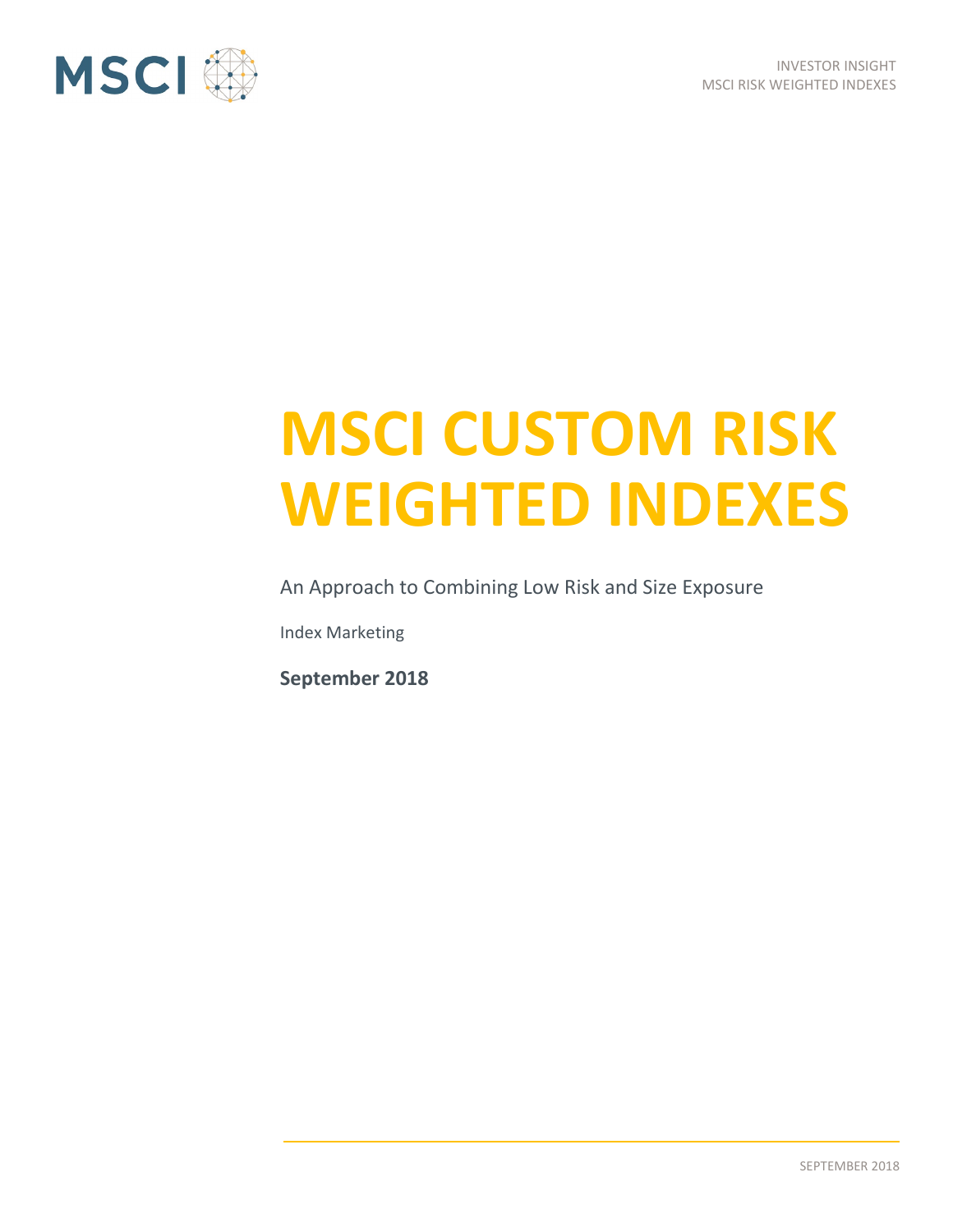

- The MSCI Risk Weighted Indexes are uniquely designed to reflect the low volatility and smaller size effect
- The indexes employ a simple yet effective method to overweight low risk and smaller market cap stocks
- The MSCI Risk Weighted Indexes can be replicated cost-effectively, used to benchmark low volatility managers, and in combination with other MSCI Factor Indexes
- The MSCI World Risk Weighted Top 200 Index is customized to contain a maximum of 200 stocks

## **Why Do Investors Use Risk Weighted Strategies?**

- Reduction of portfolio risk by about 10% over the long-term, with less drawdown than the broad market
- Historically, these strategies have yielded higher risk-adjusted returns
- To gain exposure to smaller size stocks, mostly midcaps, while maintaining a structural bias towards less volatile stocks

## **Key Characteristics of the MSCI Risk Weighted Indexes**

- Effective and transparent risk reduction weighting via the inverse of realized variance
- Emphasis on low risk and smaller market cap stocks
- Number of constituents from the parent index is customizable (e.g., the top 200)
- Low annual index turnover

its parent index

• High investability and replicability

**Upside and Downside Capture**

#### **Performance Characteristics: Net Returns of the MSCI World Risk Weighted Top 200 and MSCI World Indexes (CAD)—***(May 2003 – Sep 2018)*



| <b>Historical Net Total, CAD</b> | MSCI World | <b>MSCI World Risk</b><br><b>Weighted Top 200</b> |
|----------------------------------|------------|---------------------------------------------------|
| <b>Total Return* (%)</b>         | 7.99       | 99.53                                             |
| Return Risk* (%)                 | 10.71      | 8.76                                              |
| <b>Risk Adjusted Return</b>      | 0.75       | 11.37                                             |
| <b>Active Return* (%)</b>        | 0.00       | 91.54                                             |
| <b>Tracking Error* (%)</b>       | 0.00       | 7.49                                              |
| <b>Information Ratio</b>         | N/A        | 12.22                                             |

*\*Annualized from May 2003 to Sep 2018*



The upside and downside capture ratios of a risk weighted index indicate how it has performed over periods of market strength and weakness relative to

- Since May 2003 through September 2018, the MSCI World Risk Weighted Top 200 Index captured 70% of the positive returns of its parent
- Over the same period, the MSCI World Risk Weighted Top 200 Index lost just 39% relative to the losses of the parent



© 2017 MSCI Inc. All rights reserved. Please refer to the disclaimer at the end of this document. MSCI.COM | PAGE 2 OF 5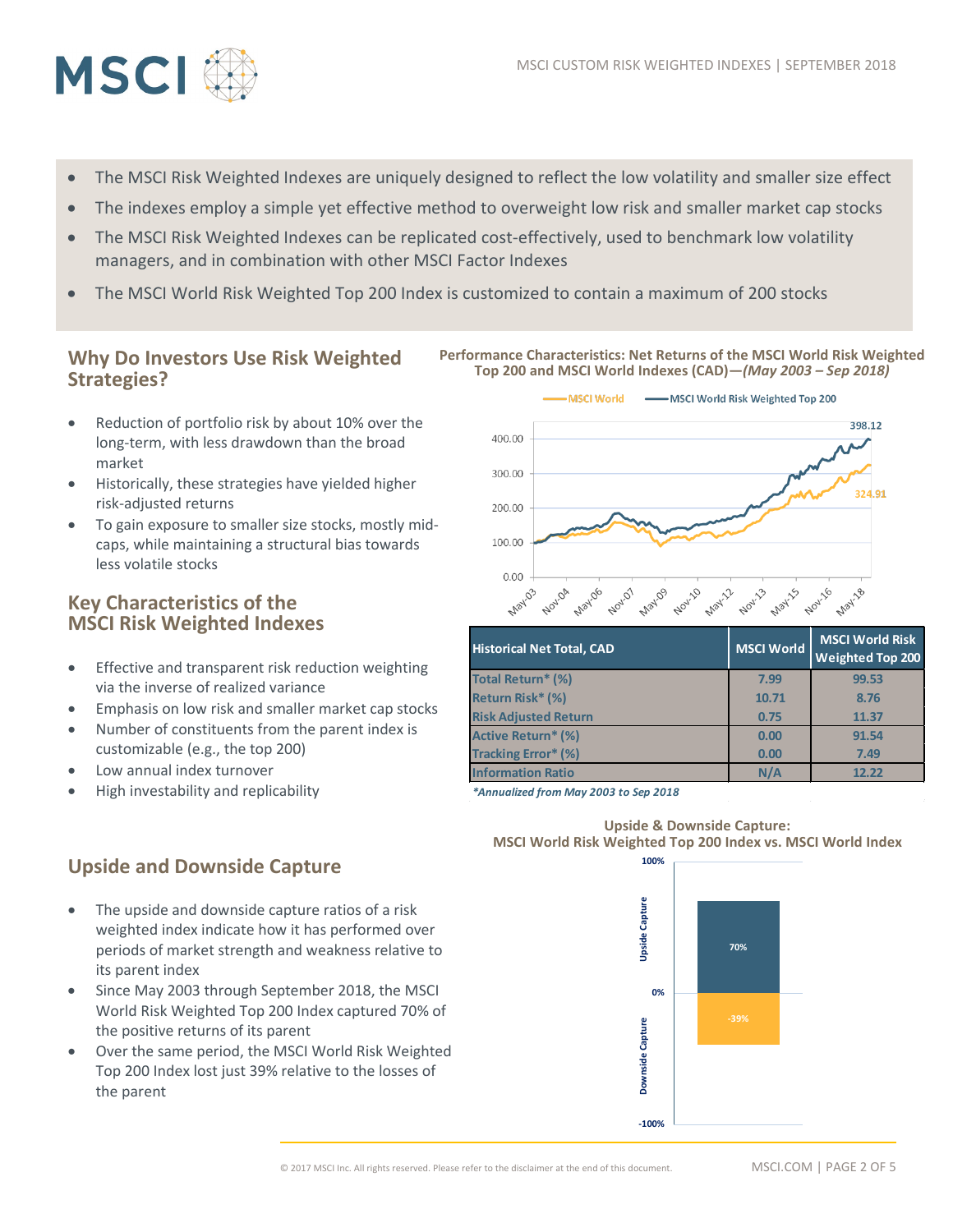

# **MSCI Customized Risk Weighted Methodology Highlights**

| <b>Parameter</b>   | <b>Methodology</b>                                                                                                                                                                                                                                                                                                                             | <b>Comments</b>                                                           |
|--------------------|------------------------------------------------------------------------------------------------------------------------------------------------------------------------------------------------------------------------------------------------------------------------------------------------------------------------------------------------|---------------------------------------------------------------------------|
| <b>Universe</b>    | All constituents of the market cap-weighted parent index<br>are assigned a security-level risk weight and ranked so that<br>stocks with lower risk have higher index weights; the top<br>200 securities with the highest weights are then selected                                                                                             | Approach obtains a targeted low<br>volatility opportunity set             |
| <b>Variables</b>   | 3-year historical variance                                                                                                                                                                                                                                                                                                                     | Objective measure that captures<br>the variation of historical volatility |
| Weighting          | The index first reweights every security in the parent index<br>so that stocks with lower risk (based on their 3-year<br>variance) are given higher risk weights. The final<br>constituents of the MSCI Risk Weighted Top 200 Index are<br>determined by ranking these security level risk weights and<br>taking the top 200 subset securities | Effective and transparent risk<br>reduction weighting                     |
| <b>Rebalancing</b> | Semi-annual                                                                                                                                                                                                                                                                                                                                    | Timely data updates, consistent<br>with the MSCI rebalancing calendar     |

## **Combining MSCI Factor Indexes**

- MSCI Risk Weighted, Value Weighted, Quality and other MSCI Factor Indexes have outperformed their cap-weighted parent indexes over long periods
- However, performance is cyclical: any strategy can underperform for long periods
- A higher level of diversification may be achieved by combining two or more of these MSCI Factor Indexes
- Combining these indexes into a portfolio may also reduce overall cost by exploiting natural internal "cross opportunities" at each rebalancing

#### **Combining MSCI World Risk Weighted and Value Weighted Indexes (USD)**

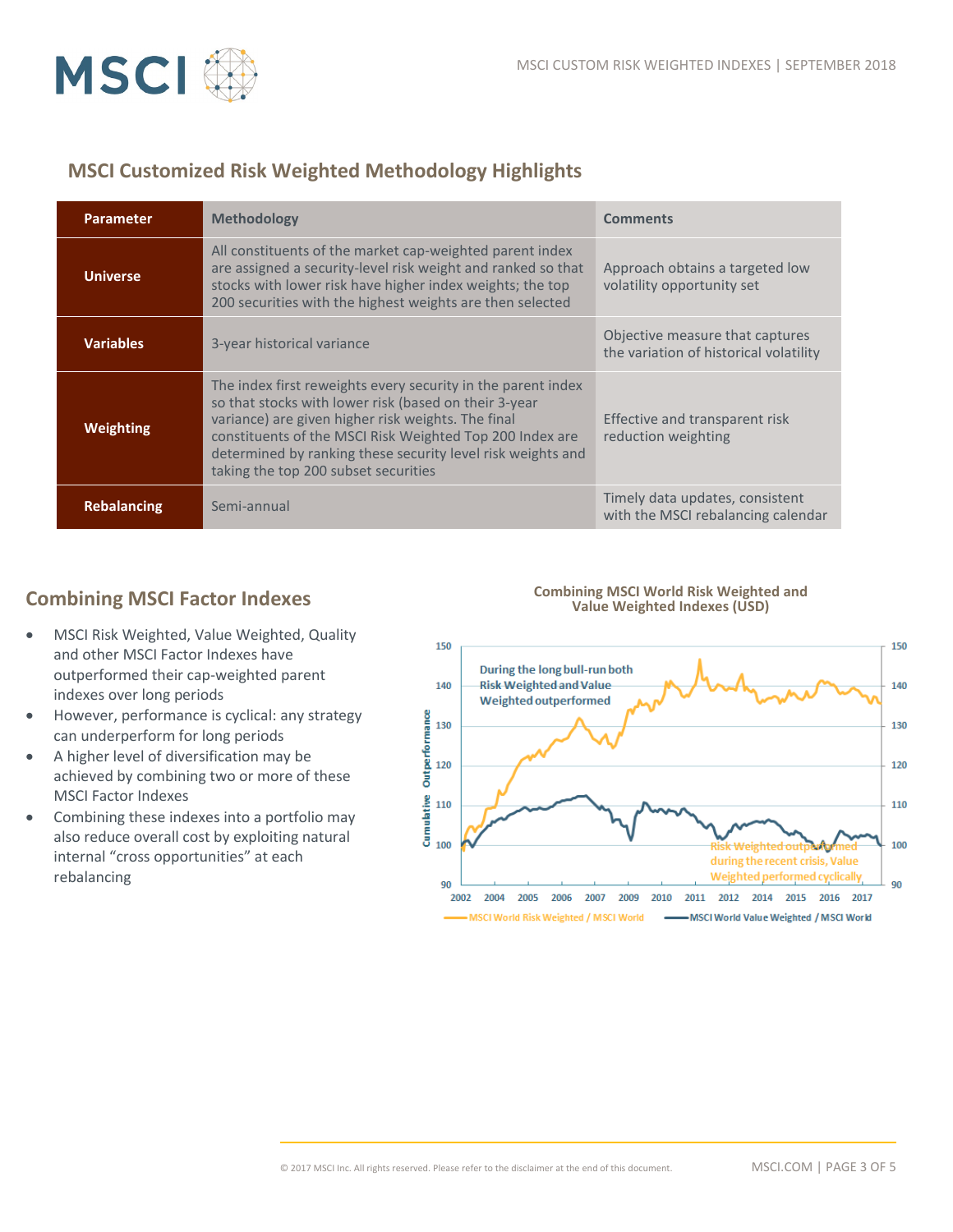

# **CONTACT US**

## **AMERICAS**

| clientservice@msci.com |  |
|------------------------|--|
|------------------------|--|

| Americas      | 1888 588 4567 *  |
|---------------|------------------|
| Atlanta       | + 1 404 551 3212 |
| <b>Boston</b> | +1 617 532 0920  |
| Chicago       | + 1 312 675 0545 |
| Monterrey     | +52 81 1253 4020 |
| New York      | +1 212 804 3901  |
| San Francisco | + 1 415 836 8800 |
| Sao Paulo     | +55 11 3706 1360 |
| Toronto       | + 1 416 628 1007 |

### **EUROPE, MIDDLE EAST & AFRICA**

| Cape Town | + 27 21 673 0100  |
|-----------|-------------------|
| Frankfurt | +49 69 133 859 00 |
| Geneva    | +41 22 817 9777   |
| London    | +44 20 7618 2222  |
| Milan     | +39 02 5849 0415  |
| Paris     | 0800 91 59 17 *   |

## **ABOUT MSCI**

For more than 40 years, MSCI's researchbased indexes and analytics have helped the world's leading investors build and manage better portfolios. Clients rely on our offerings for deeper insights into the drivers of performance and risk in their portfolios, broad asset class coverage and innovative research.

Our line of products and services includes indexes, analytical models, data, real estate benchmarks and ESG research.

MSCI serves 98 of the top 100 largest money managers, according to the most recent P&I ranking.

For more information, visit us at [www.msci.com.](file://int.msci.com/root/London/lib/Marketing/London/Rebranding%20Project/Templates/New%20Logo/Nearly%20There/www.msci.com)

## **ASIA PACIFIC**

| China North | 10800 852 1032 *  |
|-------------|-------------------|
| China South | 10800 152 1032 *  |
| Hong Kong   | +852 2844 9333    |
| Mumbai      | + 91 22 6784 9160 |
| Seoul       | 00798 8521 3392 * |
| Singapore   | 800 852 3749 *    |
| Sydney      | + 61 2 9033 9333  |
| Taipei      | 008 0112 7513 *   |
| Tokyo       | + 81 3 5290 1555  |

 $* =$  toll free